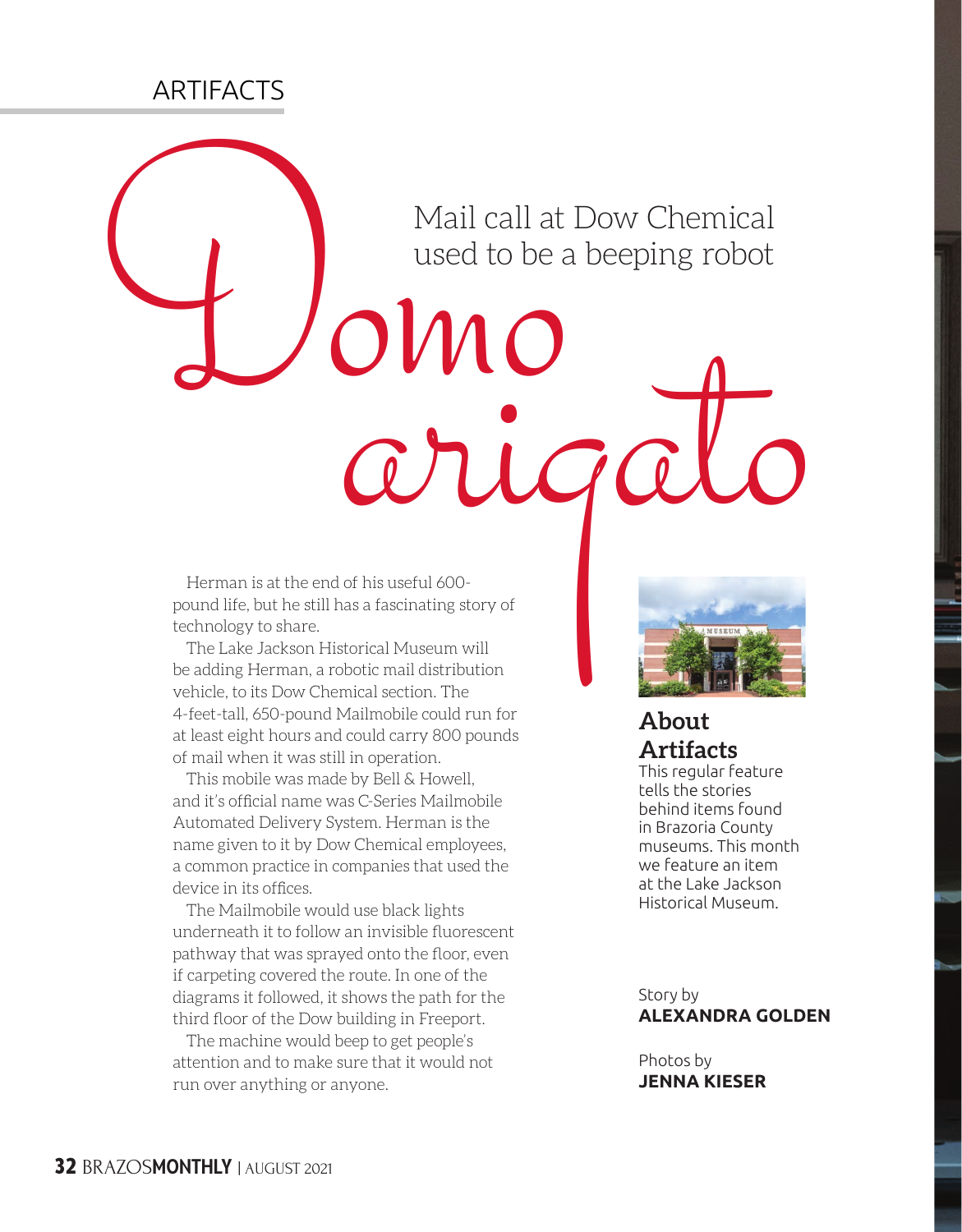**Lake Jackson Historical Museum Executive Director David Thomas inspects the Mailmobile robot at the museum. Dow Chemical donated the robot, named "Herman" by Dow employees.**

**SALE** 

 $\bullet$ 

Artist's Staten

 $\bullet$ 



Molten Magnesi **Seven McDayer**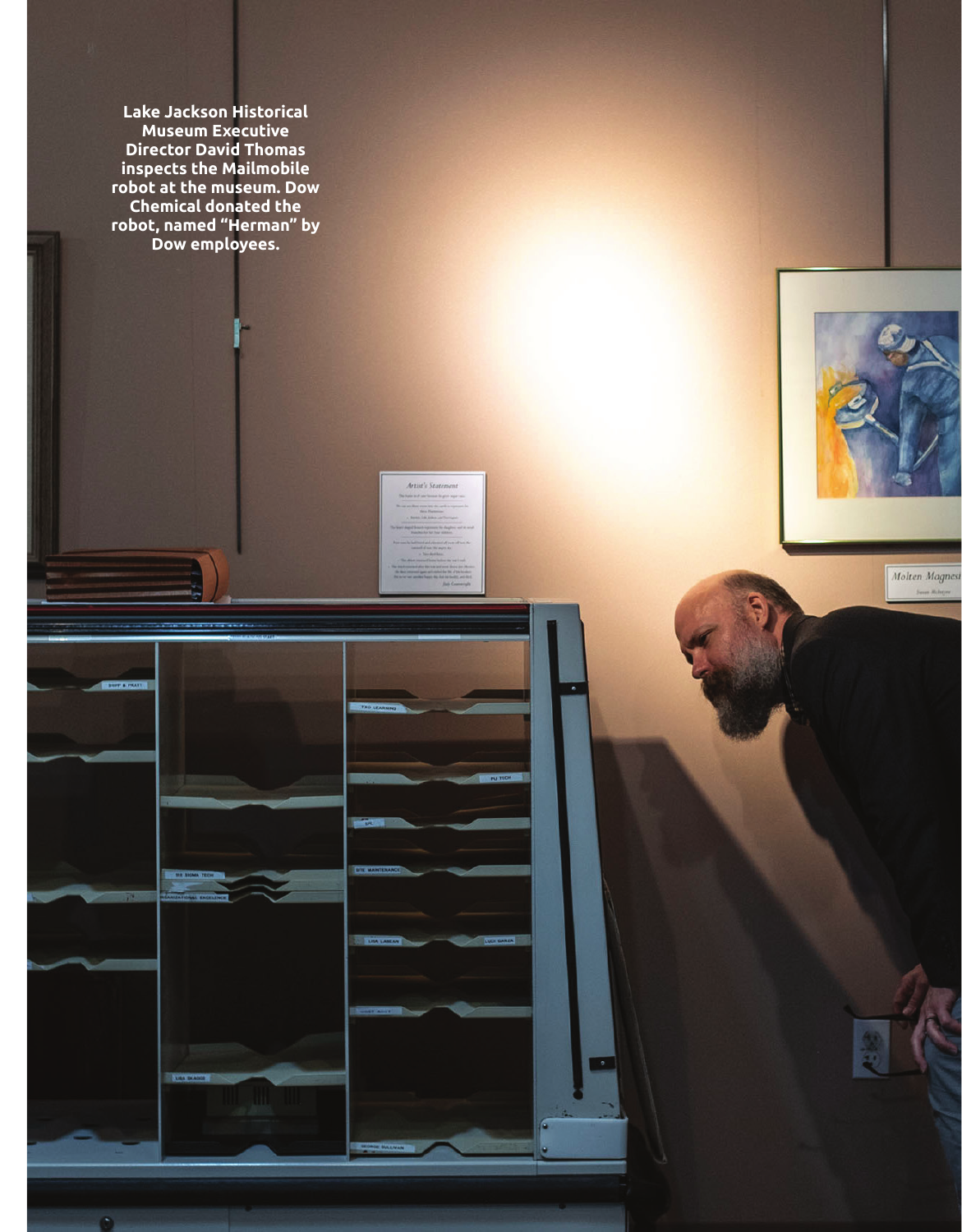

**A sticker from Dow Chemical is seen on the Mailmobile robot at the Lake Jackson Historical Museum. The robot, which was invented in 1976, was donated to the museum by Dow.**

![](_page_2_Picture_2.jpeg)

**The Mailmobile sits in the Lake Jackson Historical Museum. The robot was donated to the museum from Dow Chemical and soon will be put on display.**

![](_page_2_Picture_4.jpeg)

**Labels from Dow Chemical are seen on the old Mailmobile at the Lake Jackson Historical Museum.**